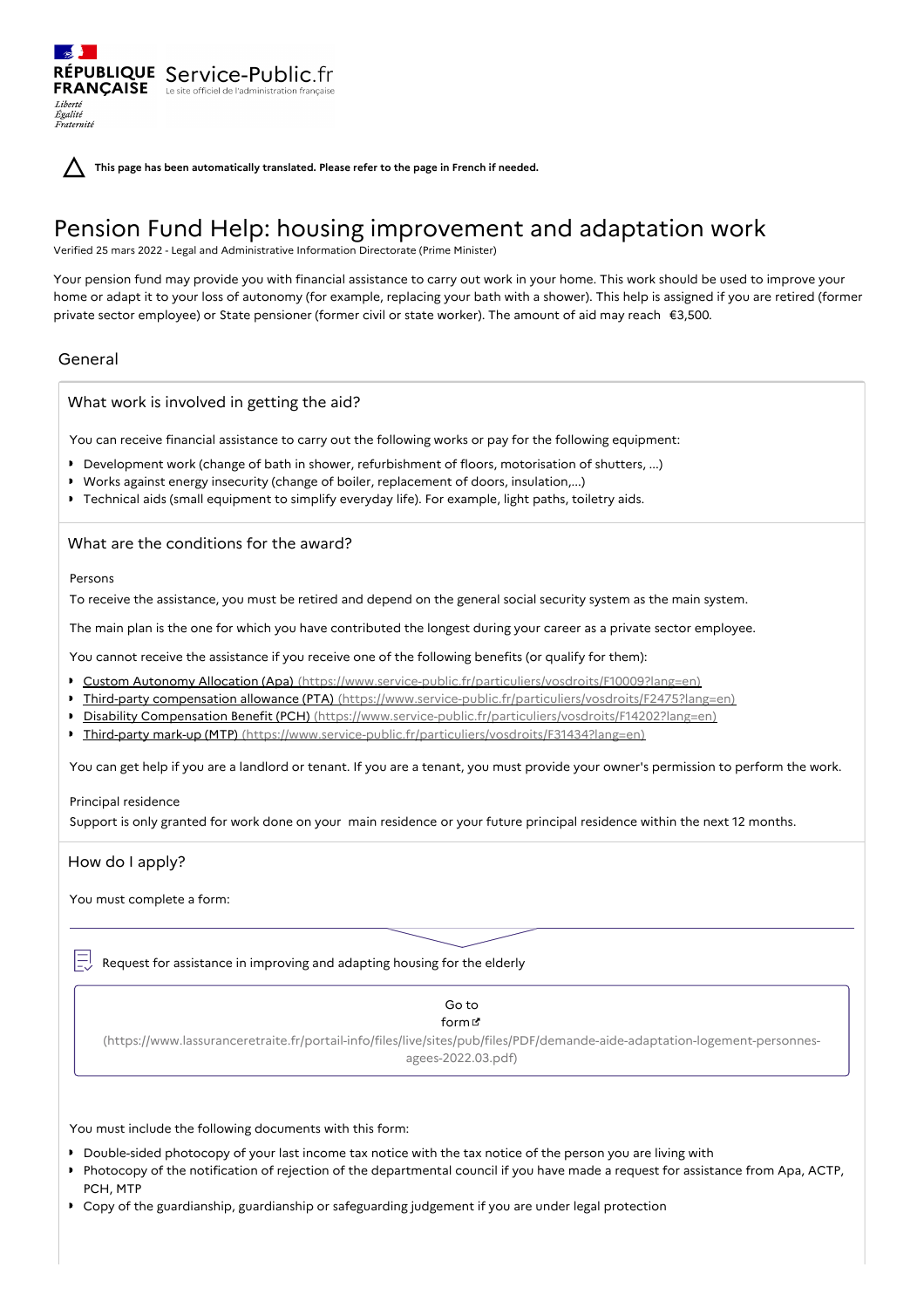You must mail these documents to your regional pension fund at the location of your principal residence or future principal residence within 12 months.

Who shall I contact

Regional Pension Fund (Cnav, Carsat, CGSS or CSS) Chttps://www.lassuranceretraite.fr/portail-info/horsmenu/footer/contacts.html)

If you meet the conditions, your pension fund will offer you a housing assessment visit by a housing specialist.

This visit allows to determine the necessary works and their cost.

You can choose the contractor of your choice to carry out the work.

If you do not know, the habitat specialist can provide you with the contact information of professionals.

#### What is the amount of aid?

The amount of aid shall be determined on the basis of the following conditions:

- Amount of your work
- Your resources and person you live with as a couple

The aid amount shall not exceed €3,500.

#### State pensioner

What work is involved in getting the aid?

You can receive financial assistance to carry out the following works or pay for the following equipment:

- Development work (change of bath in shower, refurbishment of floors, motorisation of shutters, ...)
- Works against energy insecurity (change of boiler, replacement of doors, insulation, ...)
- Technical aids (small equipment to simplify everyday life). For example, bright paths, toiletry accessories, ...

#### What are the conditions for the award?

Persons

To receive the assistance, you must be retired and depend on the state pension service as the main plan.

The main plan is the one for which you have contributed the longest during your career as a civil or state worker.

You cannot receive the assistance if you receive one of the following benefits (or qualify for them):

- Custom Autonomy Allocation (Apa) [\(https://www.service-public.fr/particuliers/vosdroits/F10009?lang=en\)](https://www.service-public.fr/particuliers/vosdroits/F10009?lang=en)
- Third-party compensation allowance (PTA) [\(https://www.service-public.fr/particuliers/vosdroits/F2475?lang=en\)](https://www.service-public.fr/particuliers/vosdroits/F2475?lang=en)
- Disability Compensation Benefit (PCH) [\(https://www.service-public.fr/particuliers/vosdroits/F14202?lang=en\)](https://www.service-public.fr/particuliers/vosdroits/F14202?lang=en)
- Third-party mark-up (MTP) [\(https://www.service-public.fr/particuliers/vosdroits/F31434?lang=en\)](https://www.service-public.fr/particuliers/vosdroits/F31434?lang=en)

You can get help if you are a landlord or tenant. If you are a tenant, you must provide your owner's permission to perform the work.

#### Principal residence

Support is only granted for work done on your main residence or your future principal residence within the next 12 months.

#### How do I apply?

You must complete a form:

Request for assistance in improving and adapting housing for the elderly

# Go to form **B** [\(https://www.lassuranceretraite.fr/portail-info/files/live/sites/pub/files/PDF/demande-aide-adaptation-logement-personnes](https://www.lassuranceretraite.fr/portail-info/files/live/sites/pub/files/PDF/demande-aide-adaptation-logement-personnes-agees-2022.03.pdf)agees-2022.03.pdf)